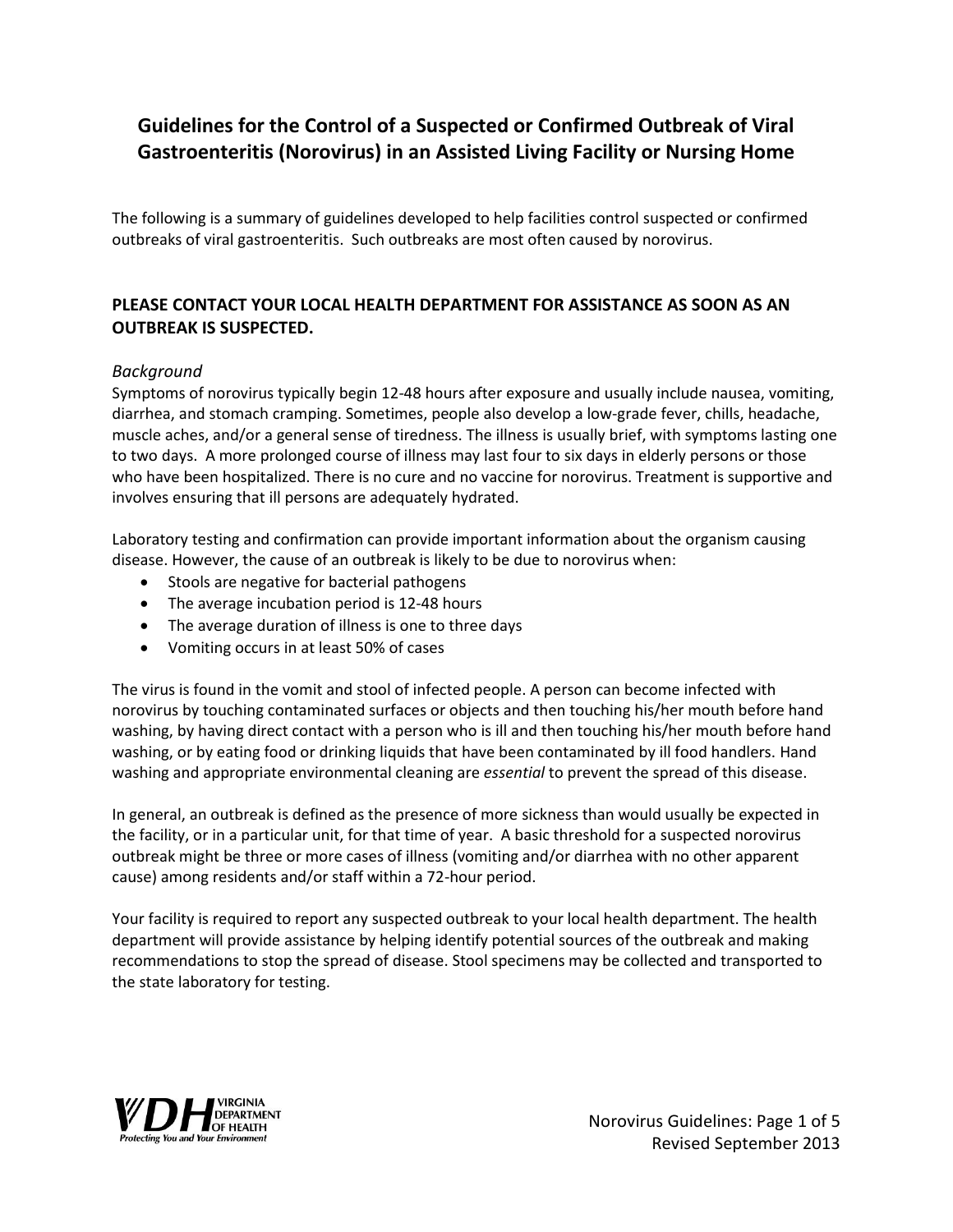#### *Prevention/Management*

Norovirus is **highly contagious and very hardy** [can survive freezing and heating to 60°C (140°F)], so strict adherence to control measures is necessary. The preventive measures listed below should be continued for at least four days after the outbreak appears over because infected persons continue to shed the virus after they have recovered. Although peak viral shedding occurs two to five days after infection, the virus can be detected in an individual's stool for up to four weeks following infection. While viral shedding is occurring, the virus can be spread to others.

- 1) Isolate ill residents from others by keeping them in their rooms, including serving meals in their rooms while symptomatic and for at least 24 hours after symptoms resolve. Discontinue activities where ill and well residents would be together; this includes congregating in communal areas like TV rooms and snack break areas. Group activities should be kept to a minimum or postponed until the outbreak is over. Residents should not be moved from an affected to an unaffected unit.
	- Asymptomatic individuals, especially those with cognitive impairment or those who might not reliably report illness or tend to their hygiene, may also need to be confined to their rooms to control the spread of illness. In some situations, confinement of all individuals may be necessary if other control measures have not been or may not be effective.
- 2) Exclude any staff with vomiting and/or diarrhea from work. Staff who develop symptoms at work should tell their supervisors about the illness and go home immediately.
	- a) Those who do not have foodhandling or patient care duties may return to work after 24 hours have passed with no diarrhea and/or vomiting.
	- b) Those with foodhandling or patient care duties are recommended by VDH and CDC to refrain from preparing food for others or providing healthcare while ill and for at least two to three days after symptoms have resolved and, required by the Virginia Food Code to be excluded from work while ill and for at least 24 hours following cessation of diarrhea and/or vomiting **and** until at least 48 hours have passed since the employee became symptomatic.
	- c) For all, review and enforce hand hygiene and safe food handling practices upon return to work.
	- d) The health department may advise different exclusion criteria if evidence suggests the illness is caused by an agent other than norovirus.
- 3) Minimize the flow of staff between sick and well residents. Staff should be consistently assigned to work with either well residents *or* sick residents, but should not care for both groups. Staff working with ill and well residents can spread the virus from resident to resident.
- 4) Staff should wash their hands when entering and leaving *every* resident room. For norovirus, handwashing is strongly preferred. If soap and water are not available and hands are not visibly soiled, alcohol-based hand rubs/gels may be used  $($  > 70% % ethyl alcohol).
- 5) Staff should wear gloves and gowns when caring for ill residents or when touching potentially contaminated surfaces. Masks should be worn when caring for residents who are vomiting. Remove gloves, gowns, and masks (in that order) and wash hands when finished providing care to a resident before assisting another resident, including the roommate of an ill individual. Housekeeping staff should wear gloves and masks when cleaning contaminated or potentially contaminated surfaces or laundry.

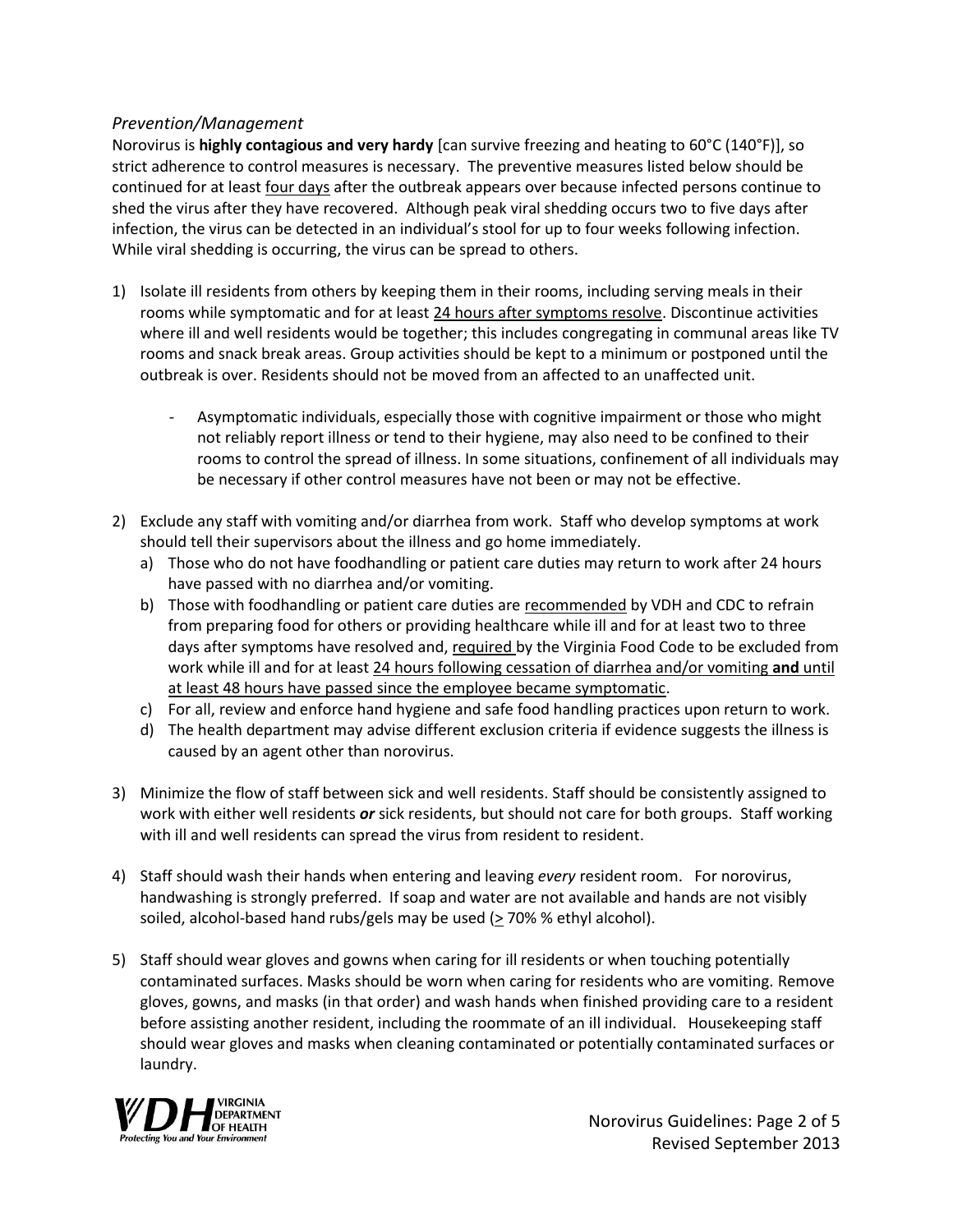- 6) Frequently disinfect all surfaces that are frequently touched. Restroom surfaces, such as faucet handles, soap dispensers, stall doors and latches, toilet seats and handles, and towel dispensers are heavily contaminated surfaces and require frequent disinfection.
	- The recommended disinfectant is a *freshly made* chlorine bleach solution diluted in accordance with instructions for cleaning hard surfaces as printed on the bleach container. Since chlorine bleach may affect fabrics and other surfaces, spot test an area before applying to any visible surface.
	- If chlorine bleach is not used in your facility, or for surfaces that could corrode or be damaged by bleach, other commercial products have been approved by the Environmental Protection Agency (EPA) to be effective for use against norovirus. For example, concentrated phenol solutions may be used (e.g., Lysol, Pinesol), but may require **2-4x** more concentration than the manufacturer's recommended concentration to kill norovirus. Peroxomonosulphate (e.g., Virkon-S) may also be effective. Glutaraldehyde (0.5%)-based agents (e.g., Metricide, Cidex, Sonacide, Sporicidin, Hospex, and Omnicide) may also be considered. Other effective cleaners may include accelerated hydrogen peroxide (e.g., Accel TB), and some quaternary ammonium products. **These chemicals can be dangerous. Follow all safety instructions** and mix at the manufacturers' recommended concentrations. A list of EPA-approved products is available at **[http://www.epa.gov/oppad001/list\\_g\\_norovirus.pdf](http://www.epa.gov/oppad001/list_g_norovirus.pdf)**.
	- For contamination with fecal material, the cleaning process should include: 1) removing visible soil with detergent and water, and 2) disinfecting with bleach solution (a contact time of ten minutes may be necessary).

If the area is a food contact area, this disinfection procedure should be followed by a clear-water rinse, and a final wipe down with a sanitizing bleach solution (i.e., 200 ppm sodium hypochlorite) or other EPA-approved product.

- Vomit should be considered as potentially infectious material and should be **immediately** covered with a disposable cloth or paper towels. The cloth should be saturated with a disinfectant to reduce potential airborne contamination. Cleaning staff should use disposable face masks, gloves, and aprons when cleaning up after a vomiting incident. Paper toweling or other toweling used to clean-up liquid vomit should be immediately placed in a sealed trash bag and properly disposed. Follow the same cleaning procedures as for fecal contamination.
- Heat disinfection (i.e., pasteurization) has been suggested for items that cannot be subjected to chemical disinfectants. A temperature equal to or greater than 60°C (140°F) should be used.
- 7) Cleaning procedures that might result in aerosolization of norovirus (e.g., dry vacuuming carpets, dry dusting, or buffing hard surface floors) should **not** be utilized. Cleaning with detergent and hot water, followed by disinfection with hypochlorite (if a bleach-resistant surface) or steam cleaning (5 minute contact time at a minimum temperature of 170°F) is preferred.
- 8) Contaminated linens and bed curtains should be carefully placed into laundry bags (to prevent generating aerosols) and washed separately in hot water for a complete wash cycle – ideally as a



Norovirus Guidelines: Page 3 of 5 Revised September 2013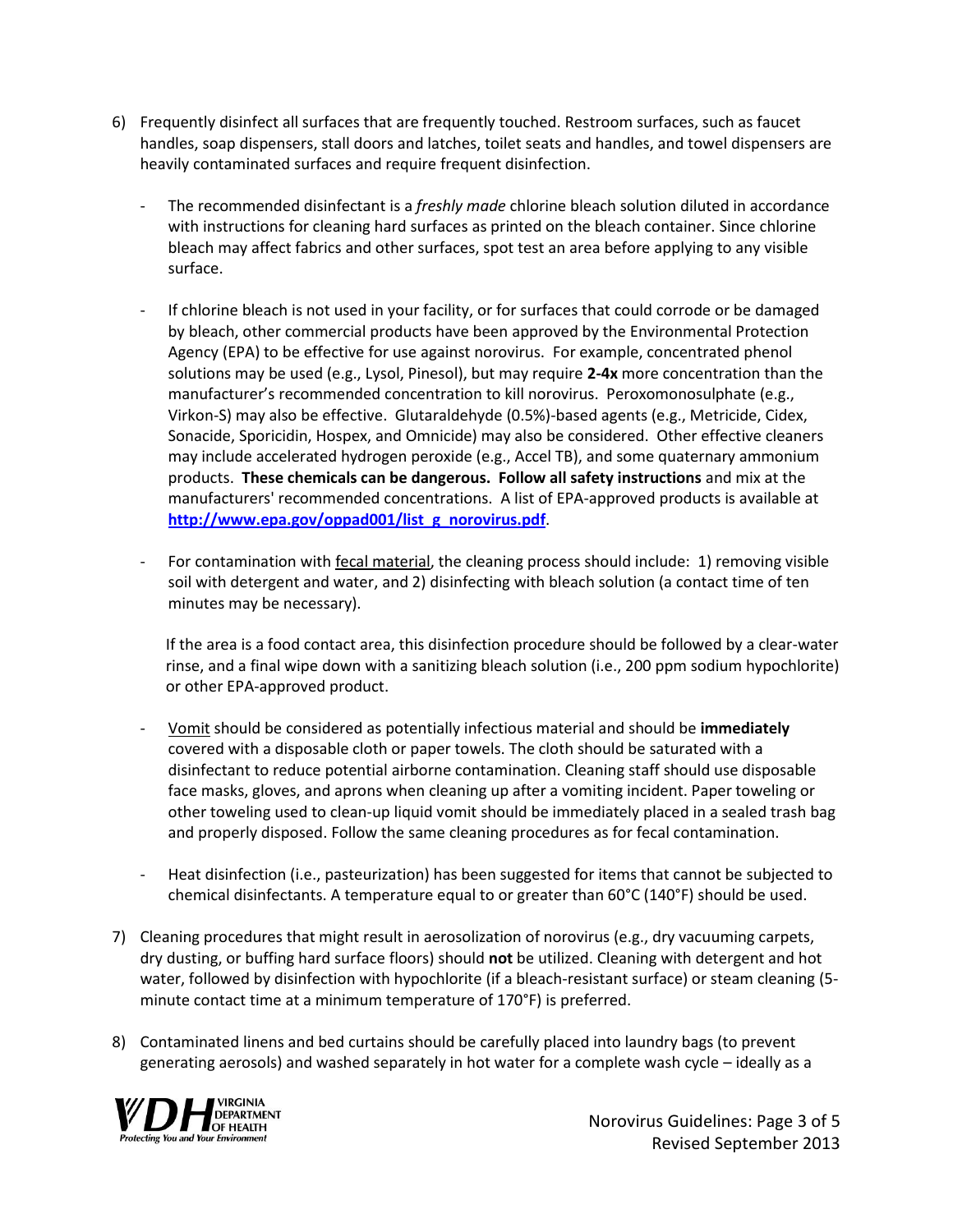half load for best dilution. Wear gloves (and apron or gown if soiled laundry will touch clothing) when handling soiled laundry.

- 9) Minimize air currents generated by open windows, fans, or air conditioning because they may disperse aerosols widely.
- 10) It may be prudent to discontinue new admissions and/or visitation to the facility until the outbreak is over. Any newly admitted resident should be assigned to an unaffected unit, or the least heavily affected unit, if possible. If visitation is allowed, visitors should go directly to the person they are visiting and not spend time with anyone else. Visitors should wash their hands upon entering and leaving the room. They should not visit if they are sick and should refrain from visiting until three days after their symptoms resolve.
- 11) If your facility plans to discharge a resident during a norovirus outbreak, your facility has the responsibility to notify the receiving facility that an outbreak is going on, even if that resident is not symptomatic. The receiving facility has the right to decline an admission during a known communicable disease outbreak.